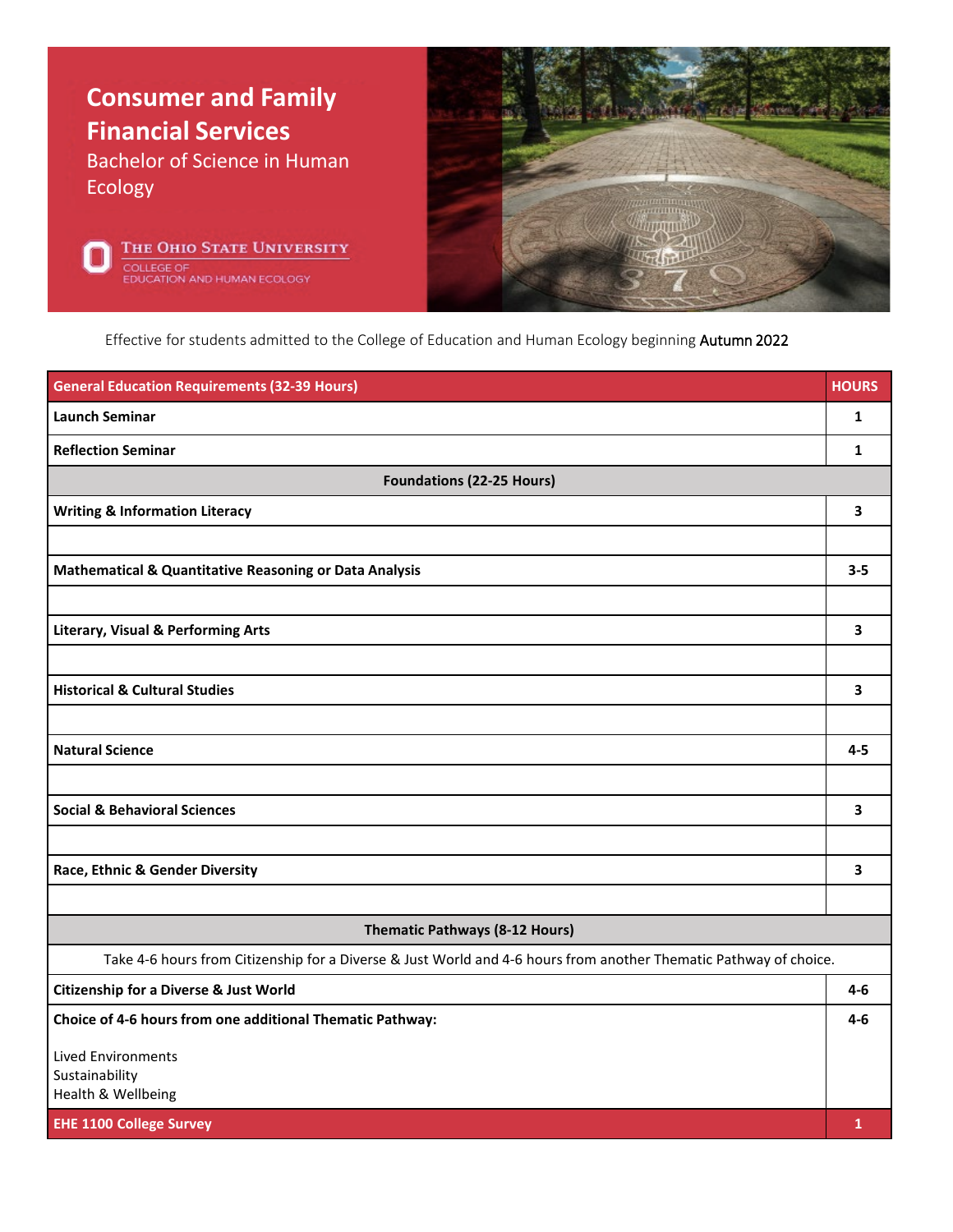## **Consumer and Family Financial Services Page 2 Page 2**

| <b>Supporting Course Requirements (12-15 Hours)</b>                                                                                                                                                                                                                                                                                                                                                                                                                                                                                                                                                                                                                           |                                                                                                                                                                                                                                                                                |              |  |
|-------------------------------------------------------------------------------------------------------------------------------------------------------------------------------------------------------------------------------------------------------------------------------------------------------------------------------------------------------------------------------------------------------------------------------------------------------------------------------------------------------------------------------------------------------------------------------------------------------------------------------------------------------------------------------|--------------------------------------------------------------------------------------------------------------------------------------------------------------------------------------------------------------------------------------------------------------------------------|--------------|--|
| Math Placement M or L, or MATH 1130 or equivalent                                                                                                                                                                                                                                                                                                                                                                                                                                                                                                                                                                                                                             |                                                                                                                                                                                                                                                                                | $0 - 3$      |  |
| ECON 2001.01 Principles of Microeconomics (can overlap with GE Social & Behavioral Sciences)                                                                                                                                                                                                                                                                                                                                                                                                                                                                                                                                                                                  |                                                                                                                                                                                                                                                                                | 3            |  |
| CSE 1111 Introduction to Computer-Assisted Problem Solving, or<br>CSE 2111 Modeling & Problem Solving with Spreadsheets & Databases (either can overlap with GE Math & Quantitative<br>Reasoning or Data Analysis)                                                                                                                                                                                                                                                                                                                                                                                                                                                            |                                                                                                                                                                                                                                                                                |              |  |
| STAT 1350.xx Elem. Stats, STAT 1430.xx Stats for the Business Sciences, or STAT 1450.xx Intro to the Practice of Stats                                                                                                                                                                                                                                                                                                                                                                                                                                                                                                                                                        |                                                                                                                                                                                                                                                                                | 3            |  |
| ENGLISH 3304 Business & Professional Writing, or ENGLISH 3305 Technical Writing                                                                                                                                                                                                                                                                                                                                                                                                                                                                                                                                                                                               |                                                                                                                                                                                                                                                                                | 3            |  |
| <b>Major Requirements (43 Hours)</b>                                                                                                                                                                                                                                                                                                                                                                                                                                                                                                                                                                                                                                          |                                                                                                                                                                                                                                                                                |              |  |
| <b>Major Core</b>                                                                                                                                                                                                                                                                                                                                                                                                                                                                                                                                                                                                                                                             |                                                                                                                                                                                                                                                                                | 13           |  |
| CSCFFS 2260 Healthy Finances & Economic Wellbeing for Individuals & Families                                                                                                                                                                                                                                                                                                                                                                                                                                                                                                                                                                                                  |                                                                                                                                                                                                                                                                                | 3            |  |
| CONSCI 2910 Consumer Problems & Perspectives                                                                                                                                                                                                                                                                                                                                                                                                                                                                                                                                                                                                                                  |                                                                                                                                                                                                                                                                                | 3            |  |
| CONSCI/CSCFFS 2990 Professional Development                                                                                                                                                                                                                                                                                                                                                                                                                                                                                                                                                                                                                                   |                                                                                                                                                                                                                                                                                | $\mathbf{1}$ |  |
| CONSCI 3930 Consumer Decision-Making I                                                                                                                                                                                                                                                                                                                                                                                                                                                                                                                                                                                                                                        |                                                                                                                                                                                                                                                                                | 3            |  |
| CONSCI 3940 Consumer Information: Methods of Data Analysis                                                                                                                                                                                                                                                                                                                                                                                                                                                                                                                                                                                                                    |                                                                                                                                                                                                                                                                                | 3            |  |
| <b>Group A and Group B Requirements</b><br>Complete 30 credit hours from Group A and Group B with at least 15 hours from Group A. Students are encouraged but<br>not required to complete a focus area in either Consumer Focus or Family Finance Focus.                                                                                                                                                                                                                                                                                                                                                                                                                      |                                                                                                                                                                                                                                                                                | 30           |  |
| <b>Group A (Hours in parenthesis)</b>                                                                                                                                                                                                                                                                                                                                                                                                                                                                                                                                                                                                                                         |                                                                                                                                                                                                                                                                                |              |  |
| <b>Consumer Economics Focus</b>                                                                                                                                                                                                                                                                                                                                                                                                                                                                                                                                                                                                                                               | <b>Financial Planning Focus</b>                                                                                                                                                                                                                                                |              |  |
| CSCFFS 4130 Consumer Decision Making II (3)<br>CSCFFS 4150 Quantitative Methods in Consumer Sciences (3)<br>CSCFFS 5120 Consumers in the Health Marketplace (3)<br>CSCFFS 5130 Solutions to Consumer Problems (3)<br>CSCFFS 5140 Topics in Consumer Sciences (3)                                                                                                                                                                                                                                                                                                                                                                                                              | CSCFFS 3260 Fundamentals of Financial Planning (3)<br>CSCFFS 4260 Family Tax Planning (3)<br>CSCFFS 4280 Estate Planning for Individuals & Families (2)<br>CSCFFS 5250 Retirement Planning & Employee Benefits (3)<br>CSCFFS 5260 Family Financial Management Applications (4) |              |  |
| <b>Other Group A Choices</b>                                                                                                                                                                                                                                                                                                                                                                                                                                                                                                                                                                                                                                                  |                                                                                                                                                                                                                                                                                |              |  |
| CONSCI/CSCFFS 3191 Internship (3)<br>CONSCI 4998 or 4998H Undergraduate Research in Consumer Sciences (1-3)<br>CSCFFS 3270 Families in Business (3)<br>CSCFFS 5150 FINRA Securities Industry Essentials Exam Preparation (1)                                                                                                                                                                                                                                                                                                                                                                                                                                                  |                                                                                                                                                                                                                                                                                |              |  |
| <b>Group B</b> (Hours in parenthesis)                                                                                                                                                                                                                                                                                                                                                                                                                                                                                                                                                                                                                                         |                                                                                                                                                                                                                                                                                |              |  |
| ECON 4001.01 Intermediate Microeconomic Theory (3) (Highly recommended choice)<br>ACCTMIS 2000 Foundations of Accounting (3) or ACCTMIS 2200 Introduction to Accounting I (3)<br>ACCTMIS 2300 Introduction to Accounting II (3)<br>BUSFIN 3222 Foundations of Investments (3) or BUSFIN 4221 Investments (3)<br>BUSFIN 3300 Principles of Insurance (3)<br>BUSFIN 3120 Foundations of Finance (3) or BUSFIN 3220 Business Finance (3)<br>BUSFIN 3500 Legal Environment of Business (1.5)<br>BUSFIN 4224 Behavioral Finance (1.5)<br>BUSFIN 4310 Commercial Property & Casualty Insurance (3)<br>BUSFIN 4311 Personal Insurance (3)<br>BUSFIN 4312 Employee Benefits Plans (3) |                                                                                                                                                                                                                                                                                |              |  |

Continued on Page 3